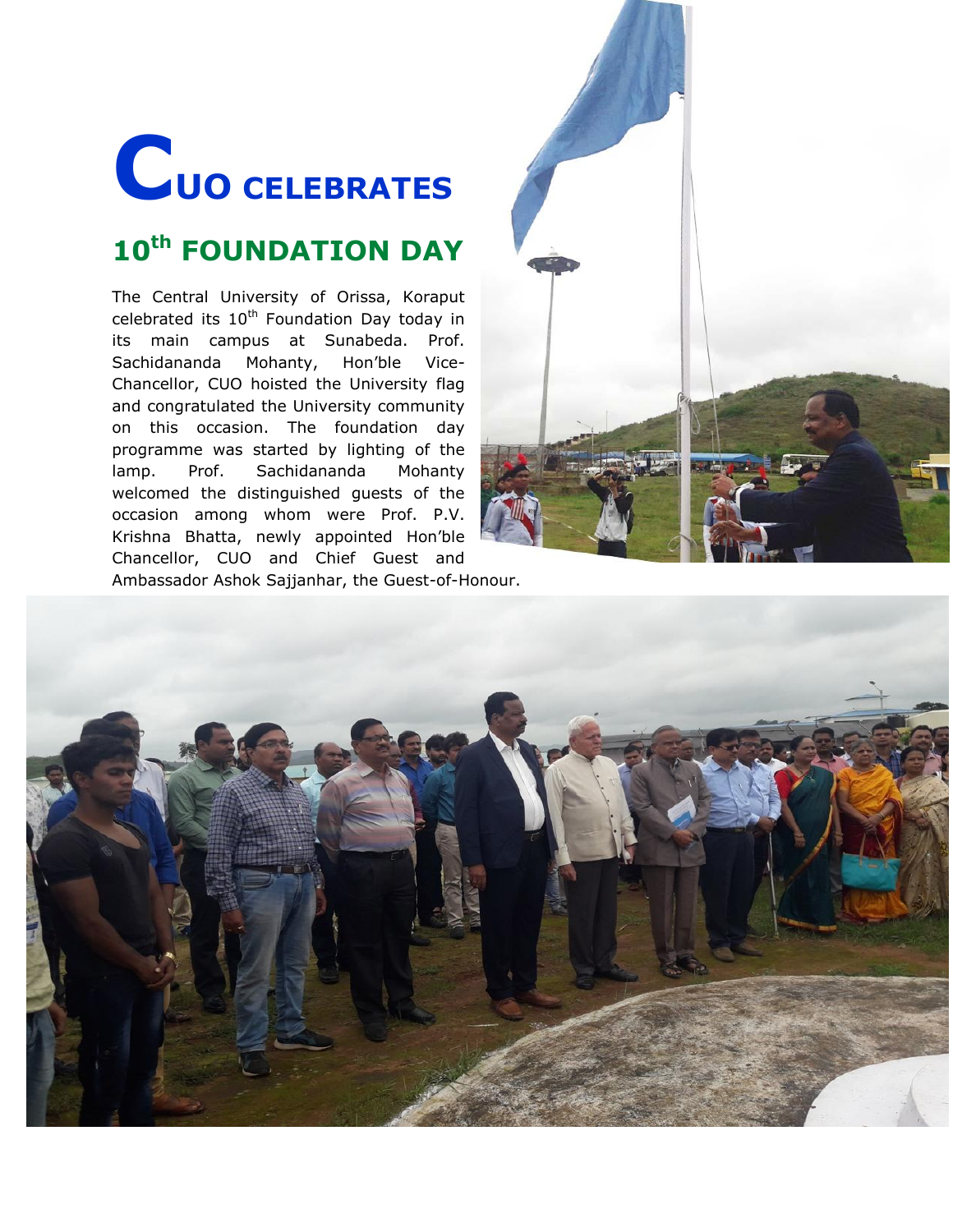In his welcome address, Prof. Sachidananda Mohanty elaborated on the idea and purpose of education as he learned from his schooling. He explained the concept of "Cogito Ergo Sum" (I think, therefore I am) to be the corner stone of education. Education should create individuality critical thinking and power of imagination in human being. He also stressed on the need for



development of women and emancipation of spiritual and intellectual faculties. Prof. Mohanty said that norms of public institution should be respected and not flouted. He described the influences of great thinkers of education and institution builders. In this concept he mentioned the names of Mahatma Gandhi, Rabindranath Tagore, Shri Aurobinda and mother and J Krishnamurthy. He concluded by quoting Shri Aurobinda that, "All learning is lifelong learning'.

Prof. P.V. Krishna Bhatta started his address by declaring that he is not a guest but part of the CUO. He said that it is the students and staff who make a good University and not necessarily ideal conditions. He felt that studentship is a wonderful opportunity to gather knowledge and information. The knowledge should be preserved, protected, further

enhanced and should be used for noble purpose. He quoted Oscar Wilde & Beethoven in this context. He emphasized that the tribal values of life should be respected and the students of the CUO should study with a sense of responsibility towards society. He called up the University community to work together to transform CUO into one of the best Universities in coming days.